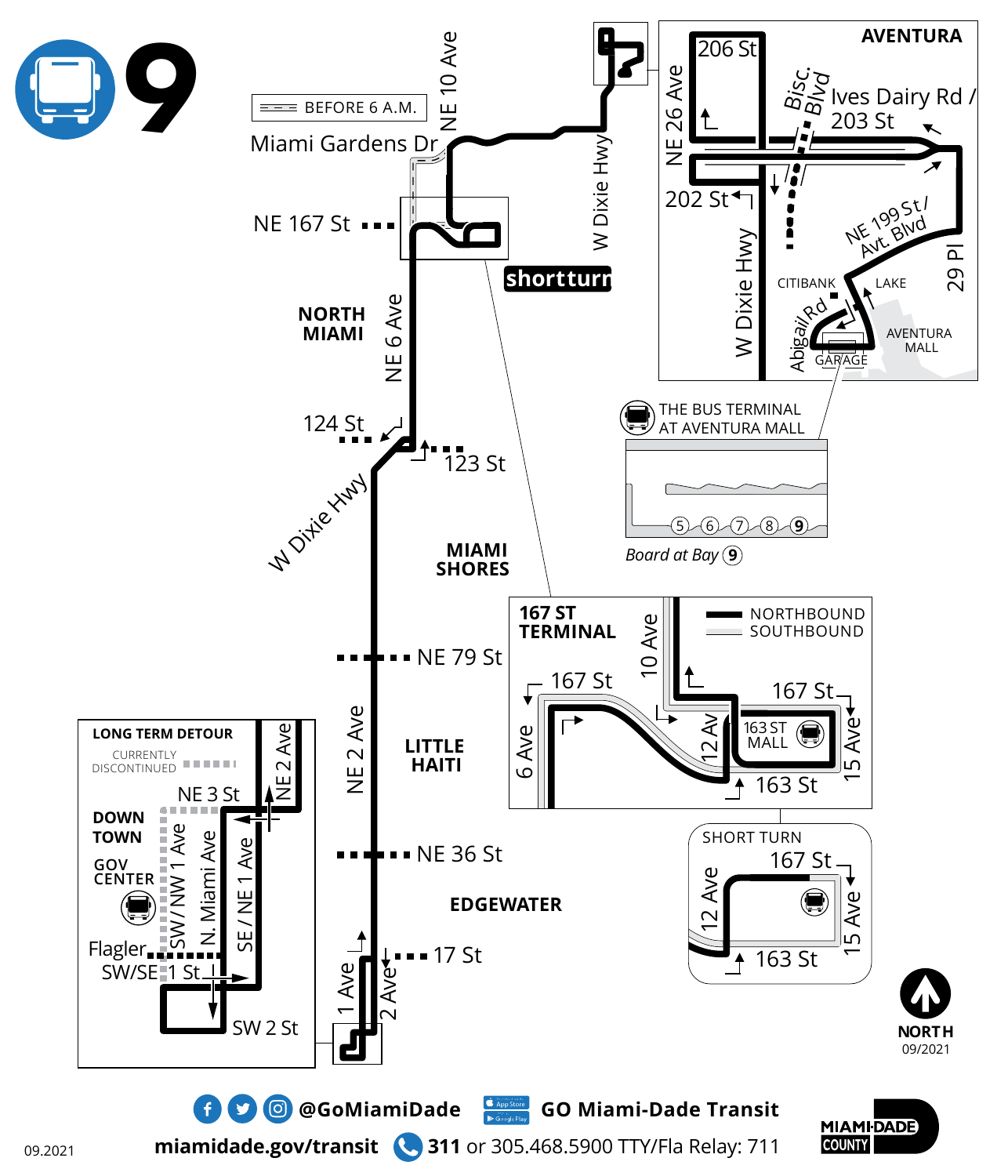## **WEEKDAYS** / DIAS LABORABLES / JOU LASEMÈN

| <b>NORTHBOUND</b>                                     | <b>MORNING</b><br><b>MAÑANA / MATEN</b>         |                       | <b>EVERY / CADA/CHAK</b><br>12 min AVERAGE / PROMEDIO / MWAYÈN |                                                                                                                                                                                                                         |                                                                                                                 |  |                                 | <b>MORNING</b><br><b>MAÑANA / MATEN</b>                       |       |  |  | <b>AFTERNOON</b><br>AM PM TARDE |                                                     |  |                      |                                                                                                              | <b>EVERY / CADA/CHAK</b><br>12 min AVERAGE / PROMEDIO / MWAYÈN                    |  |  | <b>EVENING / NOCHE / CHAK ASWE</b>                              |                                    |  |  |                                                       |  |                                                                           |  |  |  |  |
|-------------------------------------------------------|-------------------------------------------------|-----------------------|----------------------------------------------------------------|-------------------------------------------------------------------------------------------------------------------------------------------------------------------------------------------------------------------------|-----------------------------------------------------------------------------------------------------------------|--|---------------------------------|---------------------------------------------------------------|-------|--|--|---------------------------------|-----------------------------------------------------|--|----------------------|--------------------------------------------------------------------------------------------------------------|-----------------------------------------------------------------------------------|--|--|-----------------------------------------------------------------|------------------------------------|--|--|-------------------------------------------------------|--|---------------------------------------------------------------------------|--|--|--|--|
| RUMBO NORTE / DIREKSYON NÒ                            |                                                 |                       |                                                                | <b>FROM DESDE/DE</b>                                                                                                                                                                                                    | <b>TO HASTA/A</b>                                                                                               |  |                                 |                                                               |       |  |  | <b>APREMIDI</b>                 |                                                     |  | <b>FROM</b> DESDE/DE |                                                                                                              | TO HASTA/A                                                                        |  |  |                                                                 |                                    |  |  |                                                       |  |                                                                           |  |  |  |  |
| NW 1 Ave & Flagler St                                 |                                                 | $5:01$ 5:38 5:51 6:13 |                                                                | 6:33                                                                                                                                                                                                                    | 9:11                                                                                                            |  |                                 | $9:40$   10:10   10:40   11:10   11:40   12:10   12:40   1:10 |       |  |  |                                 |                                                     |  | 1:18                 |                                                                                                              | 6:03                                                                              |  |  |                                                                 |                                    |  |  |                                                       |  | $6:23$   $6:43$   7:09   7:39   8:09   8:39   9:09   9:38   10:46   11:30 |  |  |  |  |
| <b>NE 2 Ave &amp; 37 St</b>                           |                                                 | $5:14$ 5:51 6:05 6:27 |                                                                | 6:47                                                                                                                                                                                                                    | 9:29                                                                                                            |  |                                 | 9:58   10:28   10:58   11:28   11:58   12:28   12:58   1:30   |       |  |  |                                 |                                                     |  | 1:38                 |                                                                                                              | 6:20                                                                              |  |  |                                                                 |                                    |  |  |                                                       |  | $6:40$   7:00   7:26   7:56   8:26   8:56   9:24   9:53   11:01   11:45   |  |  |  |  |
| <b>NE 2 Ave &amp; 79 St</b>                           |                                                 | $5:24$ 6:03 6:17 6:39 |                                                                | 6:59                                                                                                                                                                                                                    | 9:43                                                                                                            |  |                                 | 10:12 10:42 11:12 11:42 12:12 12:42 1:12 1:44                 |       |  |  |                                 |                                                     |  | 1:52                 |                                                                                                              | 6:32                                                                              |  |  |                                                                 |                                    |  |  |                                                       |  | $6:52$   7:12   7:38   8:08   8:38   9:08   9:34   10:03   11:11   11:55  |  |  |  |  |
| NE 6 Ave & 125 St                                     |                                                 | $5:35$ 6:17 6:31 6:53 |                                                                | 7:15                                                                                                                                                                                                                    | 9:59                                                                                                            |  |                                 | 10:28 10:58 11:28 11:58 12:28 12:58  1:30   2:02              |       |  |  |                                 |                                                     |  | 2:10                 |                                                                                                              | 6:47                                                                              |  |  |                                                                 |                                    |  |  |                                                       |  | 7:07   7:27   7:53   8:23   8:53   9:19   9:45   10:14   11:22   12:06    |  |  |  |  |
| NE 167 St & 15 Ave                                    |                                                 | $5:51$ 6:36 6:50 7:16 |                                                                | 7:38                                                                                                                                                                                                                    | 10:23                                                                                                           |  |                                 | 10:52 11:22 11:52 12:22 12:52 1:24 1:56 2:28                  |       |  |  |                                 |                                                     |  | 2:36                 |                                                                                                              | 7:08                                                                              |  |  |                                                                 |                                    |  |  |                                                       |  | 7:28 7:48 8:14 8:44 9:14 9:37 10:03 10:32 11:40 12:24                     |  |  |  |  |
|                                                       |                                                 |                       |                                                                | <b>MORNING / MAÑANA / MATEN</b>                                                                                                                                                                                         |                                                                                                                 |  |                                 |                                                               | AM PM |  |  |                                 |                                                     |  |                      |                                                                                                              | AFTERNOON AND EVENING / TARDE Y NOCHE / APREMIDI AK ASWÈ                          |  |  |                                                                 |                                    |  |  |                                                       |  |                                                                           |  |  |  |  |
| <b>Bus Terminal at Aventura Mall</b>                  |                                                 |                       |                                                                | 6:19   7:08   7:22   7:48   8:10   8:37   9:04   9:28   9:53   10:05   10:32   10:56   11:25   1:25   12:55   1:25   1:57   2:29                                                                                        |                                                                                                                 |  |                                 |                                                               |       |  |  |                                 |                                                     |  |                      |                                                                                                              | 3:01   3:31   4:00   4:32   4:53   5:07   5:31   5:55   6:21   6:41   7:01   7:20 |  |  |                                                                 |                                    |  |  | 7:38                                                  |  | 8:18 9:14 10:01                                                           |  |  |  |  |
| <b>SOUTHBOUND</b><br><b>RUMBO SUR / DIREKSYON SID</b> | <b>MORNING / MAÑANA / MATEN</b>                 |                       |                                                                |                                                                                                                                                                                                                         |                                                                                                                 |  |                                 | AM PM                                                         |       |  |  |                                 |                                                     |  |                      |                                                                                                              |                                                                                   |  |  | <b>AFTERNOON AND EVENING / TARDE Y NOCHE / APREMIDI AK ASWÈ</b> |                                    |  |  |                                                       |  |                                                                           |  |  |  |  |
| <b>Bus Terminal at Aventura Mall</b>                  |                                                 |                       |                                                                | 5:22 5:38 6:03 6:25 6:27 7:27 8:01 9:27 6:45 7:21 7:52 8:18 8:48 9:18 9:48 10:18 0:48 11:18 11:18 12:17 12:44 1:05 1:16 1:40 2:17 2:38 3:02 3:26 3:38 4:03 4:23 4:03 4:23 4:48 5:15 5:51 6:27 6:57 7:27 8:01 9:23 10:07 |                                                                                                                 |  |                                 |                                                               |       |  |  |                                 |                                                     |  |                      |                                                                                                              |                                                                                   |  |  |                                                                 |                                    |  |  |                                                       |  |                                                                           |  |  |  |  |
|                                                       | <b>MORNING</b><br><b>MAÑANA</b><br><b>MATEN</b> |                       |                                                                | EVERY / CADA/CHAK <sup>12</sup> min<br><b>AVERAGE / PROMEDIO / MWAYÈN</b><br><b>FROM</b> DESDE/DE<br>TO HASTA/A                                                                                                         |                                                                                                                 |  | <b>MORNING / MAÑANA / MATEN</b> |                                                               |       |  |  | AM PM                           | <b>AFTERNOON</b><br><b>TARDE</b><br><b>APREMIDI</b> |  |                      | EVERY / CADA/CHAK <sup>12</sup> min<br><b>AVERAGE / PROMEDIO / MWAYÈN</b><br><b>FROM DESDE/DE</b> TO HASTA/A |                                                                                   |  |  |                                                                 | <b>EVENING / NOCHE / CHAK ASWÈ</b> |  |  |                                                       |  |                                                                           |  |  |  |  |
| NE 167 St & 15 Ave                                    | 4:39 5:12 5:31                                  |                       |                                                                | 5:41<br>7:50                                                                                                                                                                                                            | $8:21$   $8:47$   $8:58$   $9:17$   $9:47$   $10:17$   $10:47$   $11:17$   $11:47$   $12:17$   $12:46$   $1:16$ |  |                                 |                                                               |       |  |  |                                 |                                                     |  |                      | 1:37                                                                                                         | 4:38                                                                              |  |  |                                                                 |                                    |  |  | 4:58   5:24   5:51   6:27   6:57   7:27   7:57   8:31 |  | $9:46$   10:30                                                            |  |  |  |  |
| NE 6 Ave & 124 St                                     | 4:55   5:28   5:47                              |                       |                                                                | 5:57<br>8:12                                                                                                                                                                                                            | $8:43$   9:13   9:24   9:43   10:13   10:43   11:13   11:43   12:13   12:43   1:13                              |  |                                 |                                                               |       |  |  |                                 |                                                     |  | 1:43                 | 2:04                                                                                                         | 5:06                                                                              |  |  |                                                                 |                                    |  |  |                                                       |  | 5:26   5:52   6:19   6:49   7:19   7:49   8:19   8:53  10:04  10:48       |  |  |  |  |
| <b>NE 2 Ave &amp; 79 St</b>                           | $5:06$ 5:39 5:58                                |                       |                                                                | 6:10<br>8:28                                                                                                                                                                                                            | 8:59   9:29   9:40   9:59   10:29   10:59   11:29   11:59   12:29   1:00   1:30   2:00                          |  |                                 |                                                               |       |  |  |                                 |                                                     |  |                      | 2:21                                                                                                         | 5:21                                                                              |  |  |                                                                 |                                    |  |  |                                                       |  | 5:41 6:07 6:33 7:03 7:33 8:03 8:33 9:07 10:15 10:59                       |  |  |  |  |
|                                                       |                                                 |                       |                                                                |                                                                                                                                                                                                                         |                                                                                                                 |  |                                 |                                                               |       |  |  |                                 |                                                     |  |                      |                                                                                                              |                                                                                   |  |  |                                                                 |                                    |  |  |                                                       |  |                                                                           |  |  |  |  |
| <b>NE 2 Ave &amp; 37 St</b>                           | $5:16$ 5:49 6:09                                |                       |                                                                | 6:21<br>8:41                                                                                                                                                                                                            | 9:13   9:43   9:54   10:13   10:43   11:13   11:43   12:13   12:43   1:13   1:43   2:13                         |  |                                 |                                                               |       |  |  |                                 |                                                     |  |                      | 2:34                                                                                                         | 5:33                                                                              |  |  |                                                                 |                                    |  |  |                                                       |  | 5:53   6:18   6:44   7:14   7:44   8:14   8:44   9:16  10:24  11:08       |  |  |  |  |

Scheduled times are approximate. Actual arrival and departure times may vary depending on traffic and road conditions. | Las horas publicadas son aproximadas, pues dependen del trafico y otras condiciones de las vias. | Or

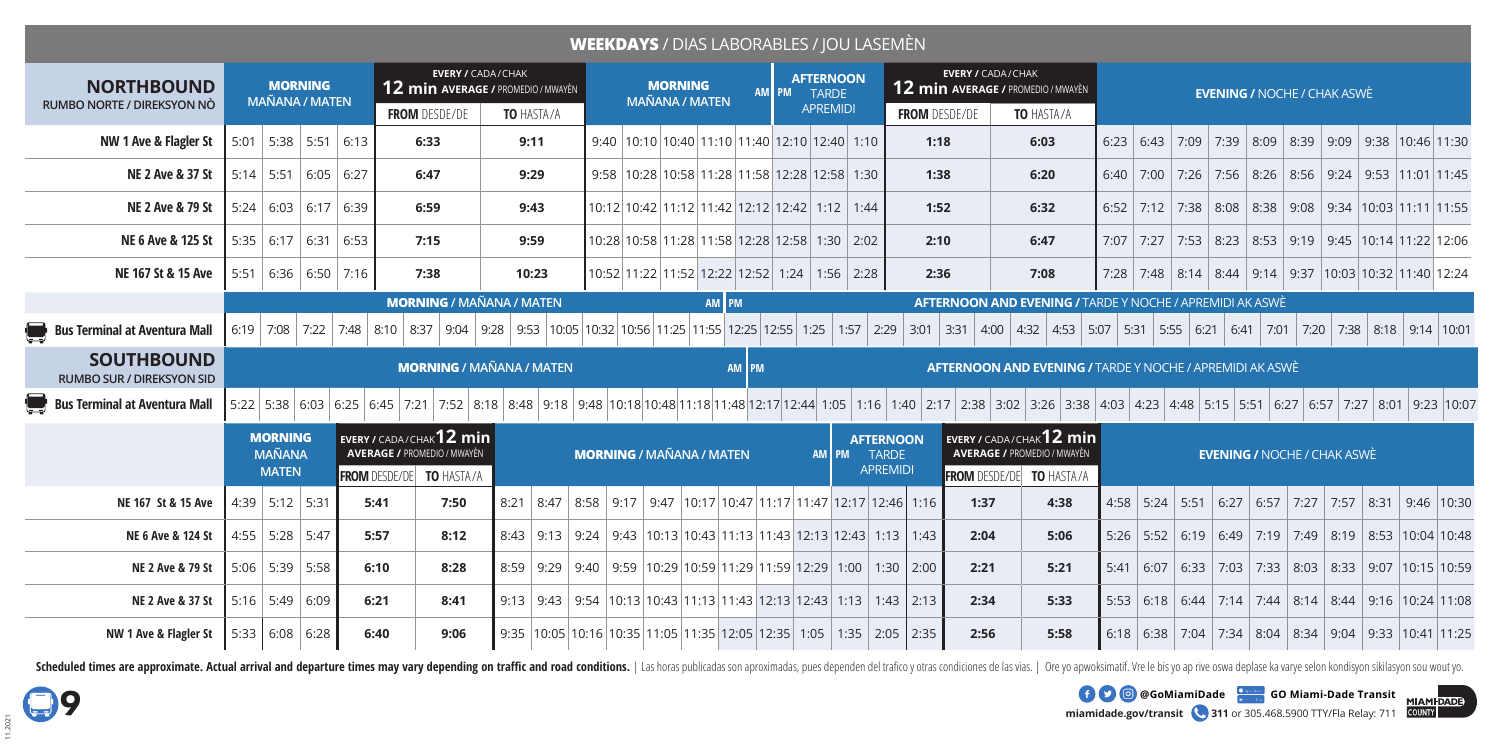|                                                       |                                 |        |  |                             |  |  |  |  |                                 |  |  | <b>SATURDAY / SÁBADO / SAMDI</b>                                                                                                                                                                                               |  |  |       |  |  |  |  |  |  |  |  |  |                                                                 |  |  |  |  |  |
|-------------------------------------------------------|---------------------------------|--------|--|-----------------------------|--|--|--|--|---------------------------------|--|--|--------------------------------------------------------------------------------------------------------------------------------------------------------------------------------------------------------------------------------|--|--|-------|--|--|--|--|--|--|--|--|--|-----------------------------------------------------------------|--|--|--|--|--|
| <b>NORTHBOUND</b><br>RUMBO NORTE / DIREKSYON NÒ       | <b>MORNING / MAÑANA / MATEN</b> |        |  |                             |  |  |  |  |                                 |  |  | AM PM<br><b>AFTERNOON AND EVENING / TARDE Y NOCHE / APREMIDI AK ASWÈ</b>                                                                                                                                                       |  |  |       |  |  |  |  |  |  |  |  |  |                                                                 |  |  |  |  |  |
| NW 1 Ave & Flagler St                                 |                                 |        |  |                             |  |  |  |  |                                 |  |  | 6:03 7:08 7:38 8:08 8:38 9:08 9:08 9:38 10:08 10:38 11:08 11:38 12:08 12:38 1:08 1:38 2:08 2:38 3:08 3:38 4:08 4:38 5:08 5:38 6:13 6:38 7:08 7:38 8:08 9:08 10:08 11:10 12:05                                                  |  |  |       |  |  |  |  |  |  |  |  |  |                                                                 |  |  |  |  |  |
| <b>NE 2 Ave &amp; 37 St</b>                           |                                 |        |  | $6:17$   7:22   7:52   8:22 |  |  |  |  |                                 |  |  | 8:52   9:24   9:54   10:24   10:54   11:24   11:54   12:24   12:54   1:24   1:54   2:24   2:54   3:24   3:54   4:24   4:54   5:24   5:54   6:29   6:54   7:24   7:54   8:24   9:20   10:20   11:22   12:17                     |  |  |       |  |  |  |  |  |  |  |  |  |                                                                 |  |  |  |  |  |
| <b>NE 2 Ave &amp; 79 St</b>                           |                                 |        |  |                             |  |  |  |  |                                 |  |  | 6:27   7:32   8:02   8:32   9:34   9:34   9:36   10:06   10:36   11:06   11:36   12:06   12:36   1:36   2:06   2:36   3:07   3:37   4:07   4:37   5:07   5:37   6:07   6:40   7:05   7:35   8:05   8:35   9:30   10:30   11:32 |  |  |       |  |  |  |  |  |  |  |  |  |                                                                 |  |  |  |  |  |
| NE 6 Ave & 125 St                                     |                                 |        |  |                             |  |  |  |  |                                 |  |  | 6:39 7:44 8:14 8:44 9:21 9:53 10:23 10:53 11:23 11:53 12:23 12:53 1:53 1:53 2:23 2:53 3:24 3:54 4:54 4:54 5:24 5:54 6:21 6:54 7:19 7:49 8:19 8:49 8:49 9:42 10:42 11:44 12:39                                                  |  |  |       |  |  |  |  |  |  |  |  |  |                                                                 |  |  |  |  |  |
| NE 167 St & 15 Ave                                    |                                 |        |  |                             |  |  |  |  |                                 |  |  | 6:56 8:01 8:31 9:03 9:40 10:12 10:42 11:12 11:42 12:12 12:42 1:12 1:42 12:42 1:12 1:42 1:12 1:42 1:12 1:42 2:12 2:42 3:13 3:44 4:14 4:44 5:14 5:14 6:14 6:14 6:39 7:12 7:37 8:07 8:37 9:07 9:56 10:56 11:58 12:53              |  |  |       |  |  |  |  |  |  |  |  |  |                                                                 |  |  |  |  |  |
| <b>Bus Terminal at Aventura Mall</b>                  |                                 |        |  |                             |  |  |  |  |                                 |  |  | 7:21   8:26   8:56   9:33   10:10   10:42   11:12   11:42   12:12   12:42   1:12   1:42   2:12   2:42   3:12   3:43   4:14   4:44   5:14   5:44   6:14   6:43   7:08   7:08   7:41   8:06   8:36   9:06   9:29   10:18   11:18 |  |  |       |  |  |  |  |  |  |  |  |  |                                                                 |  |  |  |  |  |
|                                                       |                                 |        |  |                             |  |  |  |  |                                 |  |  |                                                                                                                                                                                                                                |  |  |       |  |  |  |  |  |  |  |  |  |                                                                 |  |  |  |  |  |
| <b>SOUTHBOUND</b><br><b>RUMBO SUR / DIREKSYON SID</b> |                                 |        |  |                             |  |  |  |  | <b>MORNING / MAÑANA / MATEN</b> |  |  |                                                                                                                                                                                                                                |  |  | AM PM |  |  |  |  |  |  |  |  |  | <b>AFTERNOON AND EVENING / TARDE Y NOCHE / APREMIDI AK ASWÈ</b> |  |  |  |  |  |
| <b>Bus Terminal at Aventura Mall</b>                  |                                 | $\sim$ |  |                             |  |  |  |  |                                 |  |  | 6:13 6:43 7:13 7:13 7:40 8:09 8:36 8:59 9:29 9:59 10:29 10:59 11:29 11:59 12:29 12:59 1:59 2:26 2:55 3:25 3:55 4:30 4:56 5:35 6:06 6:36 7:36 8:46 9:47 10:47                                                                   |  |  |       |  |  |  |  |  |  |  |  |  |                                                                 |  |  |  |  |  |
| NE 167 St & 15 Ave                                    |                                 |        |  | $5:09$ 6:03 6:33 7:03       |  |  |  |  |                                 |  |  | 7:33 8:00 8:29 8:56 9:26 9:26 9:56 10:26 10:56 11:26 11:56 12:26 12:56 1:26 1:56 2:26 2:53 3:23 3:53 4:23 4:58 5:24 6:03 6:33 7:03 8:03 9:13 10:08 11:08                                                                       |  |  |       |  |  |  |  |  |  |  |  |  |                                                                 |  |  |  |  |  |
| NE 6 Ave & 124 St                                     |                                 |        |  |                             |  |  |  |  |                                 |  |  | 5:23 6:20 6:50 7:20 7:50 8:17 8:46 9:16 9:46 10:16 10:46 11:16 11:46 12:16 12:46 1:16 1:46 2:16 2:46 2:16 2:46 3:16 1:46 4:46 4:46 5:21 5:47 6:19 6:49 7:19 8:19 9:27 10:22 11:22                                              |  |  |       |  |  |  |  |  |  |  |  |  |                                                                 |  |  |  |  |  |
| NE 2 Ave & 79 St                                      |                                 |        |  |                             |  |  |  |  |                                 |  |  | 5:34 6:33 7:03 7:03 7:03 8:32 9:38 8:03 8:30 9:01 9:31 10:01 10:31 11:01 11:31 12:01 12:31 1:01 1:31 2:01 2:31 3:01 3:31 4:01 4:31 5:01 5:36 6:02 6:32 7:02 7:32 8:32 9:38 10:33 11:33                                         |  |  |       |  |  |  |  |  |  |  |  |  |                                                                 |  |  |  |  |  |
| <b>NE 2 Ave &amp; 37 St</b>                           |                                 |        |  |                             |  |  |  |  |                                 |  |  | 5:43 6:44 7:16 7:16 8:16 8:43 9:13 9:43 10:13 10:43 11:13 11:13 12:13 12:13 1:13 1:43 2:13 2:43 3:13 3:43 4:13 4:43 5:13 5:48 6:13 6:43 7:13 7:43 8:43 9:48 10:43 11:43                                                        |  |  |       |  |  |  |  |  |  |  |  |  |                                                                 |  |  |  |  |  |

Scheduled times are approximate. Actual arrival and departure times may vary depending on traffic and road conditions. | Las horas publicadas son aproximadas, pues dependen del trafico y otras condiciones de las vias. | Or

**miamidade.gov/transit 311** or 305.468.5900 TTY/Fla Relay: 711 **EXECU @GoMiamiDade GO Miami-Dade Transit**